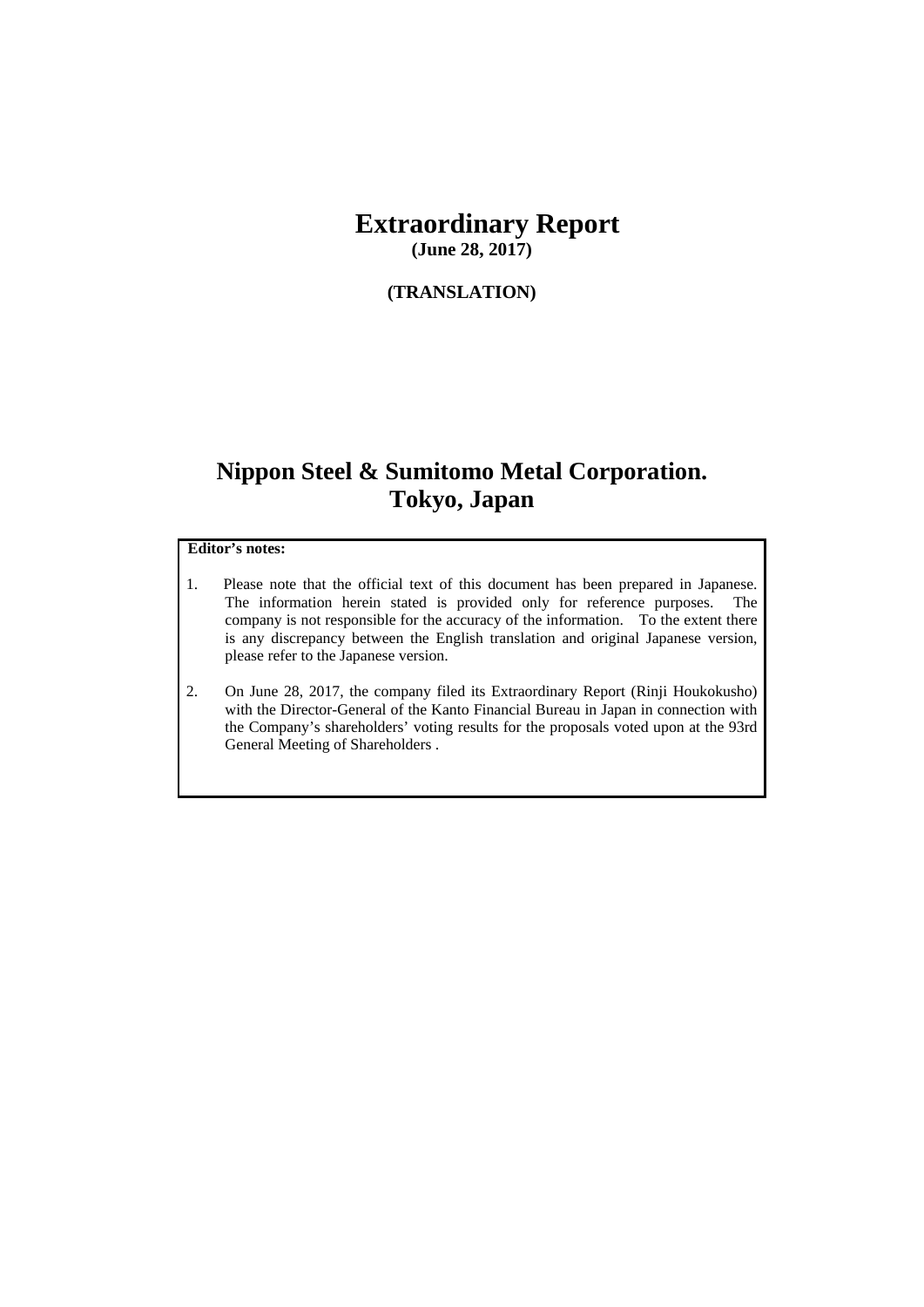#### **1. Reason for submitting the Extraordinary Report**

As the matters to be voted upon were resolved at the 93rd General Meeting of Shareholders dated June 27, 2017, we hereby submit this Extraordinary Report in accordance with the Article 24-5, Paragraph 4 of the Financial Instruments and Exchange Act and Article 19, Paragraph 2, Item 9-2 of the Cabinet Office Ordinance on Disclosure of Corporate Affairs.

#### **2. Contents**

**(1) Date of the General Meeting of Shareholders("the Meeting")**  June 27, 2017

#### **(2) Contents of Matters to be Voted upon**

Proposal No.1: Appropriation of Surplus for the 92nd term (from April 1, 2016 to March 31, 2017)

Proposal No.2: Election of Thirteen (13) Directors

To elect the following persons as Directors: Shoji Muneoka, Kosei Shindo, Soichiro Sakuma, Yasumitsu Saeki, Shinji Fujino, Eiji Hashimoto, Kenji Takahashi, Toshiharu Sakae, Shinji Tanimoto, Shinichi Nakamura, Toshihiko Kunishi, Mutsutake Otsuka and Ichiro Fujisaki

Proposal No.3: Election of One (1) Audit & Supervisory Board Members To elect the following persons as Audit & Supervisory Board Members: Katsunori Nagayasu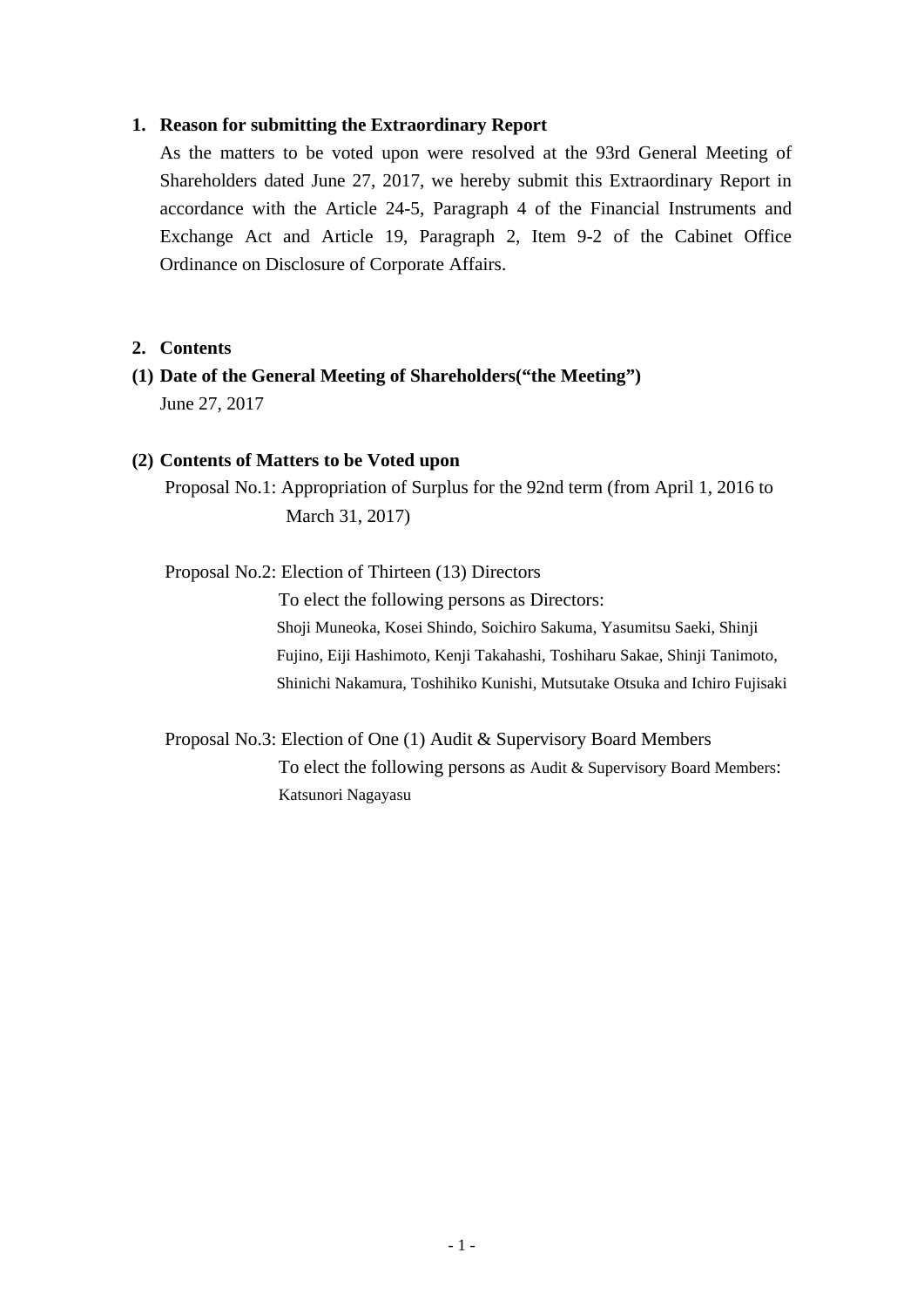**(3) The number of voting rights concerning the indication of "For", "Against" or "Abstain" as to matters to be voted upon, requirements for the approval and results.** 

| Matters to be voted<br>upon | For       | Against   | Abstention | <b>Results (Ratio</b><br>of affirmative<br>votes) |
|-----------------------------|-----------|-----------|------------|---------------------------------------------------|
| Proposal No.1:              | 6,646,352 | 51,717    | 3,367      | Approved<br>(98.58%)                              |
| Proposal No.2:              |           |           |            |                                                   |
| Shoji Muneoka               | 6,016,574 | 681,667   | 3,367      | Approved<br>$(89.24\%)$                           |
| Kosei Shindo                | 6,140,652 | 557,583   | 3,367      | Approved<br>$(91.08\%)$                           |
| Soichiro Sakuma             | 6,526,851 | 171,396   | 3,367      | Approved<br>$(96.80\%)$                           |
| Yasumitsu Saeki             | 6,526,332 | 171,915   | 3,367      | Approved<br>$(96.80\%)$                           |
| Shinji Fujino               | 6,526,099 | 172,148   | 3,367      | Approved<br>(96.79%)                              |
| Eiji Hashimoto              | 6,522,721 | 175,526   | 3,367      | Approved<br>$(96.74\%)$                           |
| Kenji Takahashi             | 6,526,134 | 172,113   | 3,367      | Approved<br>(96.79%)                              |
| Toshiharu Sakae             | 6,525,254 | 172,993   | 3,367      | Approved<br>(96.78%)                              |
| Shinji Tanimoto             | 6,535,084 | 163,164   | 3,367      | Approved<br>(96.93%)                              |
| Shinichi Nakamura           | 6,534,638 | 163,610   | 3,367      | Approved<br>$(96.92\%)$                           |
| Toshihiko Kunishi           | 6,547,107 | 151,141   | 3,367      | Approved<br>$(97.10\%)$                           |
| Mutsutake Otsuka            | 6,616,092 | 82,162    | 3,367      | Approved<br>(98.13%)                              |
| Ichiro Fujisaki             | 6,616,584 | 81,670    | 3,367      | Approved<br>(98.13%)                              |
| Proposal No.3:              |           |           |            |                                                   |
| Katsunori Nagayasu          | 5,331,657 | 1,366,615 | 3,367      | Approved<br>(79.08%)                              |

Note 1 The number of voting rights concerning the indication of "for", "against" or "abstain" is calculated by adding the number of the voting rights exercised by mail or via the internet prior to the Meeting ("votes exercised prior to the Meeting") to the number of the voting rights which were exercised by shareholders who attended the Meeting and whose indication "for." "against" or "abstain" of the respective proposals could be confirmed (i.e., they must be exercised by a proxy of shareholder who has submitted the power of attorney or confirmed by a notice of acting representative submitted from an institutional shareholder).

Note 2 Requirements for the approval

The approval of the proposal No.1 requires a majority of the voting rights held by the shareholders present (including the votes exercised prior to the Meeting) voting "for" the proposal.

The approval of the proposal No.2 and No.3 requires (i) attendance of shareholders holding in aggregate one-third  $(1/3)$  or more of the total number of voting rights and (ii) a majority of the voting rights held by the shareholders present voting "for" the proposal.